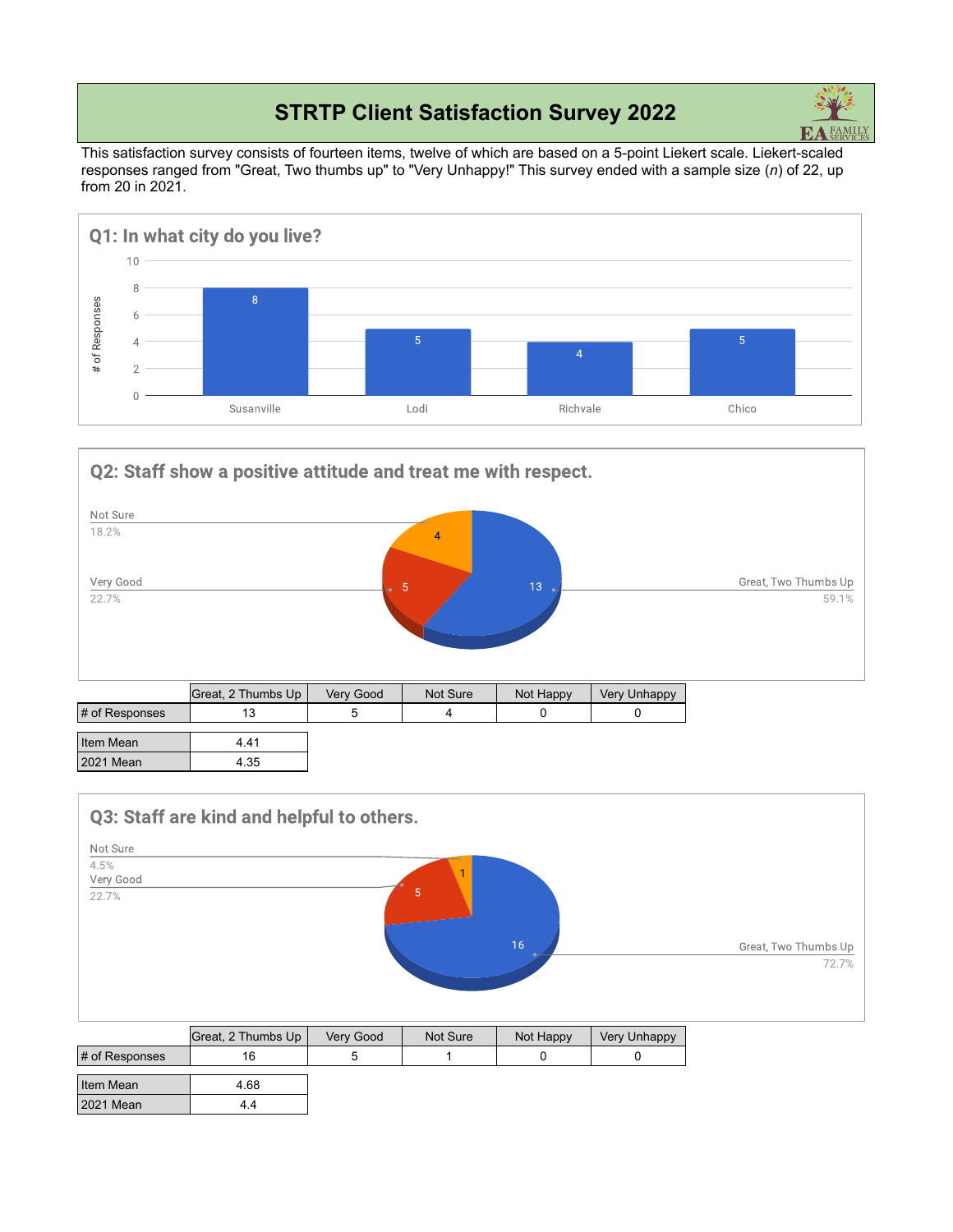

| Htem Mean |  |
|-----------|--|
| 2021 Mean |  |

## Q5: I can talk to the staff about myself and what is happening in my life.



|                       | <b>UICAL 4 THUILIUS UP</b> | <b>VEIV OUUU</b> | $NUL$ ould | <b>INULTRAPPY</b> | <b>VELY UTTRAPPY</b> |
|-----------------------|----------------------------|------------------|------------|-------------------|----------------------|
| $\sharp$ of Responses |                            |                  |            |                   |                      |
|                       |                            |                  |            |                   |                      |
| Item Mean             | 4.36                       |                  |            |                   |                      |
| 2021 Mean             | 3.9                        |                  |            |                   |                      |
|                       |                            |                  |            |                   |                      |

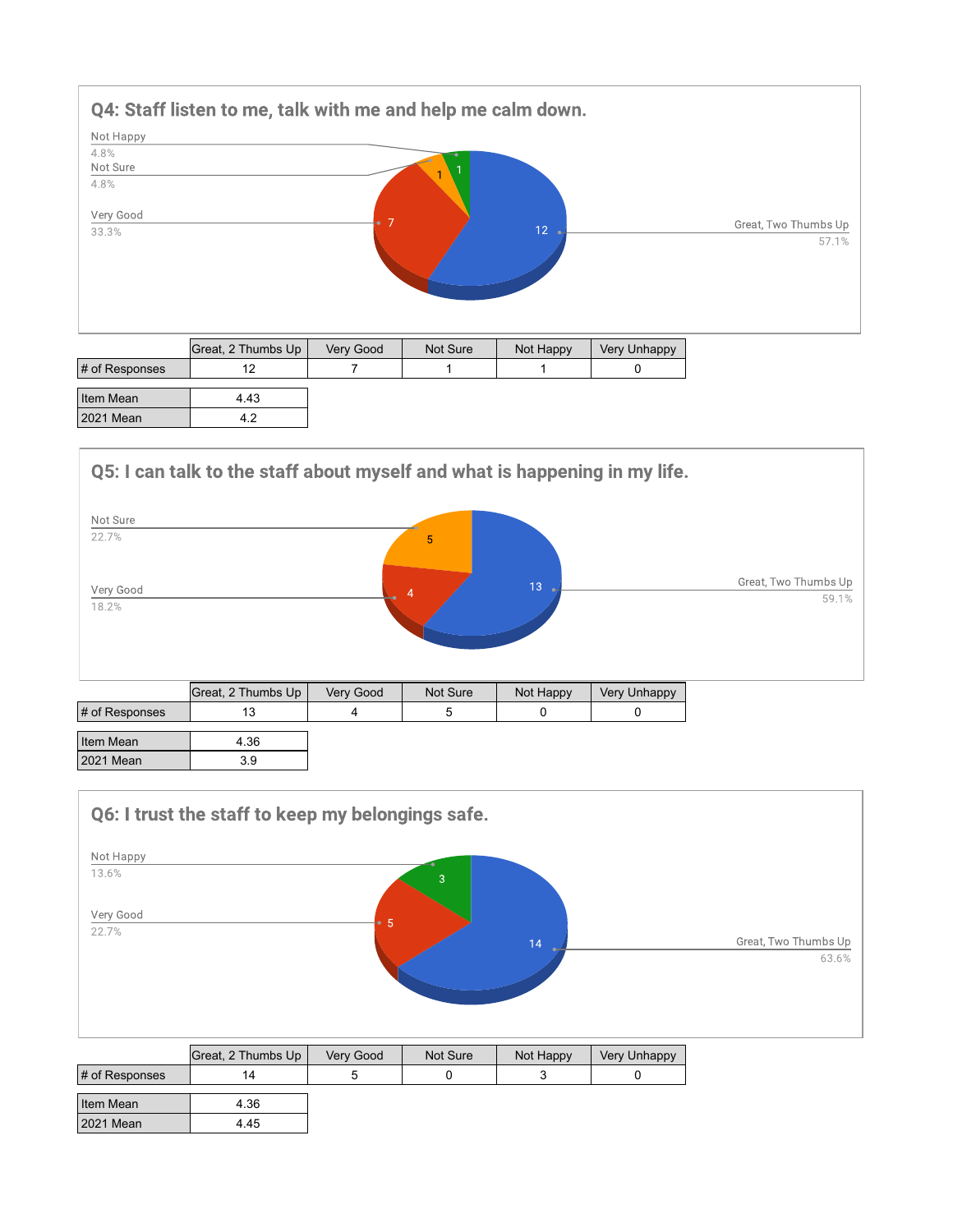

|                | Great, 2 Thumbs Up | Verv Good | Not Sure | Not Happy | Very Unhappy |
|----------------|--------------------|-----------|----------|-----------|--------------|
| # of Responses |                    |           |          |           |              |
| Item Mean      | 3.68               |           |          |           |              |
| 2021 Mean      | 3.47               |           |          |           |              |

Q8: Staff participate in activities with me and others.



|                | Great, 2 Thumbs Up | Very Good | Not Sure | Not Happy | <b>Very Unhappy</b> |
|----------------|--------------------|-----------|----------|-----------|---------------------|
| # of Responses | 16                 |           |          |           |                     |
| Item Mean      | 4.68               |           |          |           |                     |
| 2021 Mean      | 4.33               |           |          |           |                     |



|                   | Great, 2 Thumbs Up | Very Good | Not Sure | Not Happy | <b>Very Unhappy</b> |
|-------------------|--------------------|-----------|----------|-----------|---------------------|
| $\#$ of Responses |                    |           |          |           |                     |
| Item Mean         | 4.09               |           |          |           |                     |
| 2021 Mean         | 4.05               |           |          |           |                     |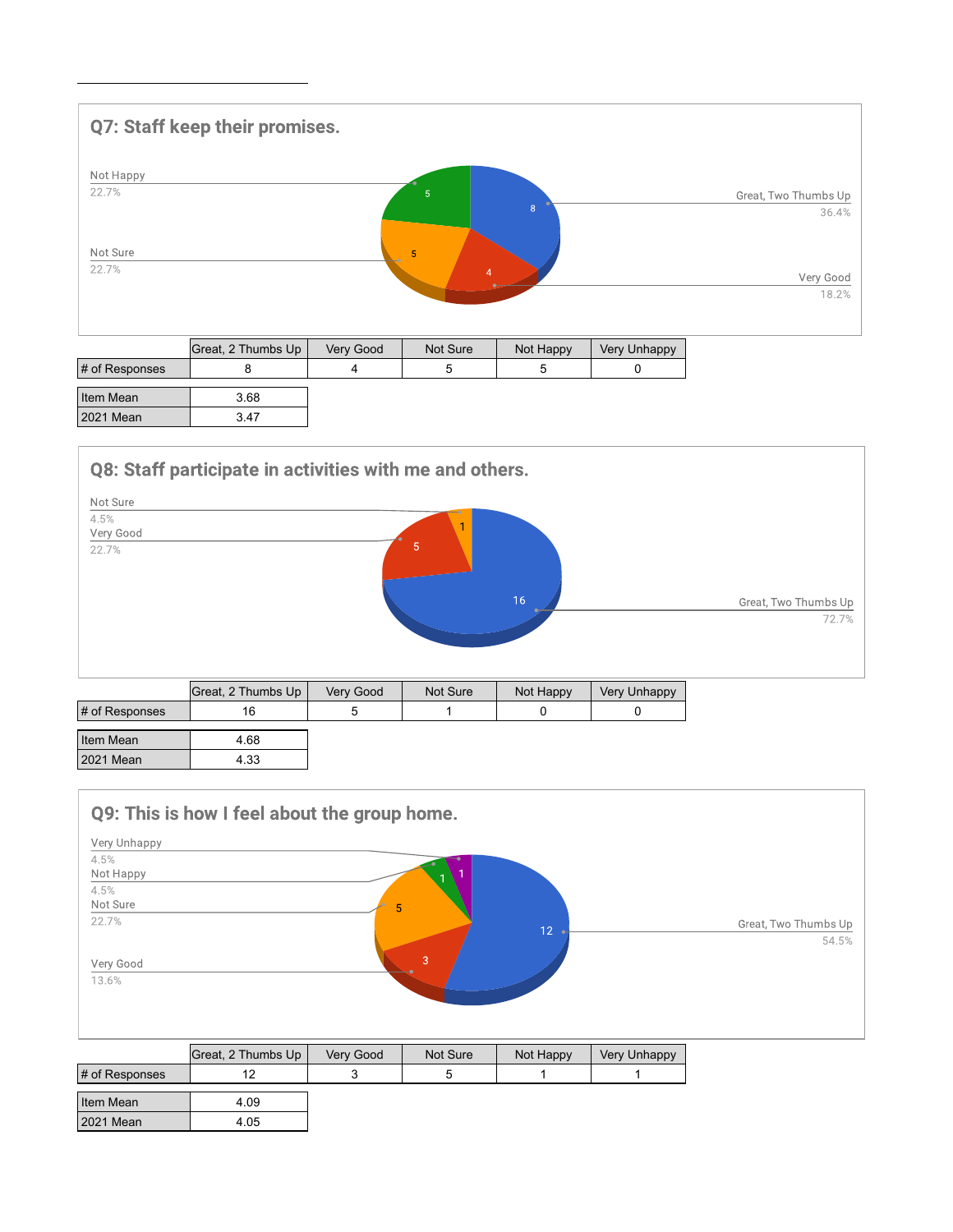

|                | Great, 2 Thumbs Up | Very Good | Not Sure | Not Happy | . Very Unhappy |
|----------------|--------------------|-----------|----------|-----------|----------------|
| # of Responses |                    |           |          |           |                |
| Item Mean      | 4.23               |           |          |           |                |
| 2021 Mean      | 4.55               |           |          |           |                |

## Q11: I feel like I can be myself.



| Item Mean | 4.23 |  |  |
|-----------|------|--|--|
| 2021 Mean | د.4  |  |  |

## Q12: I can be successful here. Not Sure 18.2%  $\overline{4}$ Very Good 18.2% Great, Two Thumbs Up 63.6%

|                       | Great, 2 Thumbs Up | Very Good | Not Sure | Not Happy | Very Unhappy |
|-----------------------|--------------------|-----------|----------|-----------|--------------|
| $\sharp$ of Responses | 14                 |           |          |           |              |
|                       |                    |           |          |           |              |
| Item Mean             | 4.45               |           |          |           |              |
| 2021 Mean             | 4.37               |           |          |           |              |